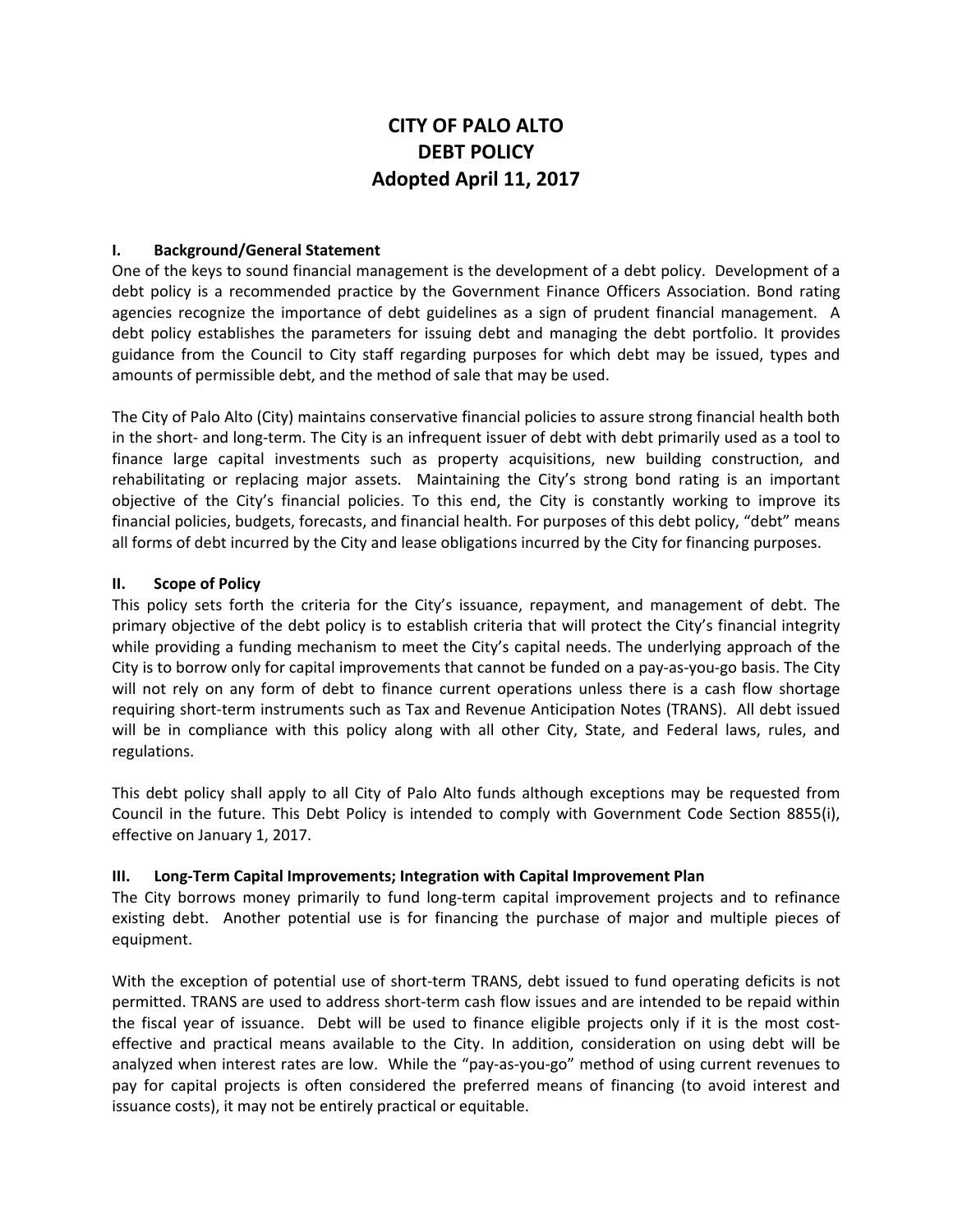The "pay‐as‐you‐go" funding option requires revenues to accumulate to pay for capital projects. The City would be able to undertake capital projects under this method only if sufficient cash accumulates. Prudent use of debt financing rather than "pay‐as‐you‐go" funding of capital projects can facilitate: better allocation of resources over time, increased financial flexibility, and payment equity across generations for the use of long-term assets. The three primary borrowing purposes are summarized below:

## **A. Long‐Term Capital Improvements**

The City maintains a 5‐year Capital Improvement Plan (CIP) and an annual CIP Budget for consideration and adoption by the City Council as part of the City's budget process. The Administrative Services Department's Treasury Division is responsible for coordinating and analyzing potential debt financing for CIP projects. Factors included in the analysis are: amount and type of debt, duration of bonds, interest rates, annual debt service cost, current outstanding debt levels, debt limitation calculations and compliance, impact on future debt burdens, credit requirements, and existing or needed revenue sources to meet annual debt service obligations. Prior to issuance of debt, the City will prepare revenue projections, such as the biennial budget or financial forecasts (e.g. financial plans for utilities or the General Fund Long Range Financial Forecast) to ensure that there is adequate capacity to make principal and interest payments. A new or enhanced revenue source may need consideration and approval to support additional debt levels.

Since the aggregate cost of desired capital projects generally exceeds available funds, the capital planning process prioritizes projects and identifies the funding needs. The City will initially rely on internally‐generated funds and/or grants and contributions from other governmental agencies to finance its capital needs. Debt will be issued for a capital project only when the magnitude of costs justifies a debt financing; the project meets a critical need; if a secure revenue source is identified to repay the debt; and when it is an appropriate means to achieve a fair allocation of costs between current and future beneficiaries. All debt issuances must be approved by the City Council.

The Treasury Division of the Administrative Services Department, working with the Office of Management and Budget, City departments, and within the context of the Capital Improvement Plan and the City's financial forecasts, oversees and coordinates the analysis, timing, processing, and marketing of the City's bonds. Close coordination of capital and debt planning among appropriate departments will ensure that the maximum benefit from existing funding is achieved. Debt financing will be considered after a debt capacity or affordability analysis is conducted.

## **B. Essential Vehicle and Equipment Needs**

In addition to capital projects, the City can finance essential equipment and vehicles. These assets range from public safety vehicles to utility equipment. The underlying asset must have a minimum useful life of three years. Short-term financings, including loans and capital lease purchase agreements, are executed to meet such needs. It has been the City's practice to fund these purchases with existing resources; however, debt financing flexibility for future needs remains an option.

## **C. Re‐financings/Refunding of Existing Debt**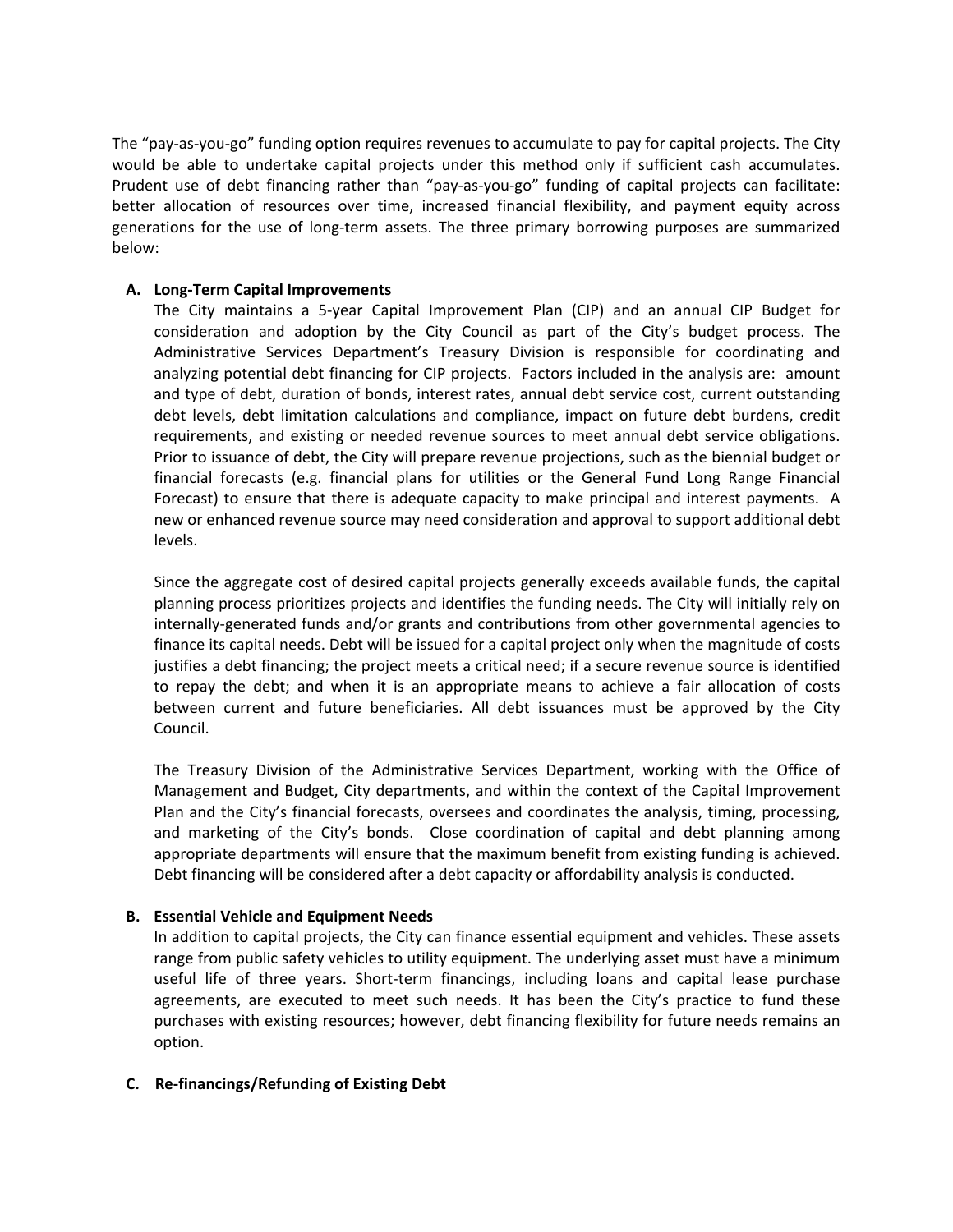The Chief Financial Officer or Director of Administrative Services, supported by Treasury Division, will periodically evaluate its existing debt and execute re-financings when economically beneficial. A refinancing may include the issuance of bonds to refund existing bonds or the issuance of bonds in order to refund other obligations. A net present value analysis, both in dollar and percentage terms, will be conducted to determine whether a re‐financing is optimal. See " XV. Refunding Debt" below for City policies on refunding parameters. As with new debt, all re-financings must be approved by Council.

# **IV. Responsibilities of City Personnel**

Authority to issue and manage debt is derived from Palo Alto Municipal Code 2.08.150, section 13. This section gives the Director of Administrative Services (Chief Financial Officer or CFO) authority to perform the duties of debt management. This section also authorizes the CFO to appoint a subordinate employee from the Department to assist in the performance of the duties of City Treasurer. The CFO has appointed an Assistant Director and a Manager of Treasury, Debt & Investment to oversee debt issuance and subsequent responsibilities such as: making interest and principal payments via a Trustee; managing debt service reserves and project funds; and following bond indenture requirements and all other Federal and State regulations. The CFO is responsible for assuring that the activities related to the issuance and payment of bonds or other obligations do not materially impact the City's bond rating which currently stands at a Triple A level (the highest possible rating).

# **V. Guidelines for Use of Debt and Other Financing**

- A. Debt may be judiciously used when some or all of the following conditions exist:
	- 1. Estimated future revenue is sufficient to ensure the payment of annual debt service.
	- 2. Other financing options have been explored and are not viable for the timely or economic acquisition or completion of a capital project.
	- 3. A capital project is mandated by federal or state authorities with no other viable funding option available.
	- 4. The capital project or asset lends itself to debt financing rather than pay-as-you-go funding based on the expected useful life of the project.
	- 5. Debt will not be used to fund ongoing operating expenses of the City except for situations in which cash flow problems arise and the City may need to issue short-term Tax or Revenue Anticipation Notes.
	- 6. Annual debt service shall not exceed 10 percent of annual operating expenses for the General Fund unless an exception is approved by Council. For all other City funds annual debt service shall not exceed 15 percent of annual operating expenses unless an exception is approved by Council.
- B. Minimize borrowing costs by:
	- 1. Maximizing the use of existing resources for capital projects and equipment needs.
	- 2. Issuing tax-exempt debt except in instances where IRS regulations require taxable bonds.
	- 3. Striving to obtain the highest credit ratings possible.
	- 4. Maintaining a competitive bid process on bond sales except for situations in which negotiated or private placement sales meet City objectives. In negotiated or private placement sales, City staff will work with its Municipal Advisor (aka Financial Advisor) to review proposed interest rates and proposed fees.
	- 5. Ensuring that the type of debt and debt structure developed ensure advantageous marketing of each issue.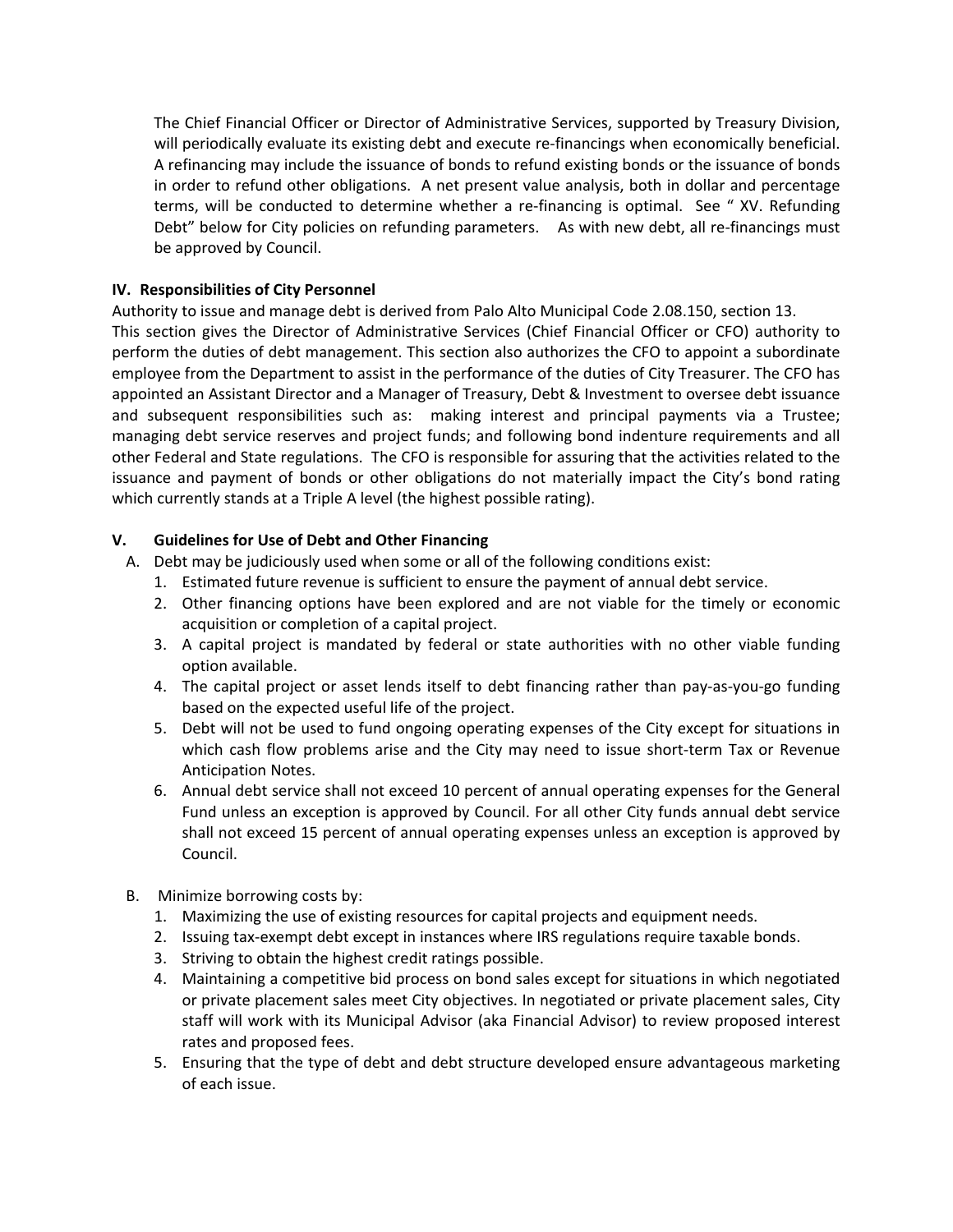- C. Linking debt to appropriate revenue sources and project users:
	- 1. When possible, tie project financing directly to users of a specific facility or use. Examples include renovation of the Golf Course where user fees can offset debt service or replacing gas mains where gas rates can be increased to cover debt expense.
	- 2. Using debt in the Enterprise Funds so as to avoid significant spikes in user rates by smoothing out costs over time.
- D. Debt Policy Goals Related to Planning Goals and Objectives.
	- 1. The City is committed to long-term financial planning, maintaining appropriate reserves levels and employing prudent practices in governance, management and budget administration. The City intends to issue debt for the purposes stated in this Debt Policy and to implement policy decisions incorporated in the City's annual operations budget.

# **VI. Types of Financing Instruments**

As outlined by the California Debt and Investment Advisory Commission (CDIAC), there are numerous options or debt instruments to fund projects. These range from General Obligation Bonds to Mello‐Roos Districts, to State Revolving Funds to Certificates of Participation. The list below represents the most typically used debt vehicles and the general guidelines for their use.

A. General Obligation Bonds (G.O.)

G.O. bonds provide investors with the most secure credit and the City with the lowest cost of funds. Through a super majority vote, residents agree to place a lien/tax on all properties to pay annual debt service. A lien on property, especially with land values in the City of Palo Alto, along with a City pledge to use its unlimited authority to levy property taxes for debt service provides significant assurance to investors and bondholders. Proceeds from G.O. bonds are strictly limited for acquisition of land, capital projects and the purchase of fixed equipment. These bonds cannot be used for operating expenses or moveable equipment. The sum of all G.O. debt outstanding is governed by a statutory legal debt limit that is disclosed in the City's annual Comprehensive Annual Financial Report and the City's budget documents.

B. Certificates of Participation (COPs) and Other Lease Financings

COPs are a form of lease obligation in which the City enters into an agreement to pay a fixed amount annually to a third party, usually a private leasing company or trust structure. These leases are issued for land acquisition and capital improvements. In addition, the purchase of moveable equipment is permitted. It is typical for the asset being acquired or improved to act as the leased asset for the financing, but the City's General Fund is ultimately liable for all annual debt service limits. COPs can be tied, for example, to revenue streams such as Golf Course fees or rents from a newly constructed facility. The City has established a leasing structure with the Public Improvement Corporation (PIC) that allows the issuance of COPS. The City may consider other lease financing structures, including lease revenue bonds and privately placed lease financings.

C. Revenue Bonds

Revenue bonds may be issued to fund capital improvements related to enterprise functions (e.g. water, sewer, electric) or for special projects supported by discrete revenue sources. They are designed to be self‐supporting through user fees or other special earmarked receipts or taxes and do not rely on the general taxing powers of the City. Principal and interest is paid from the net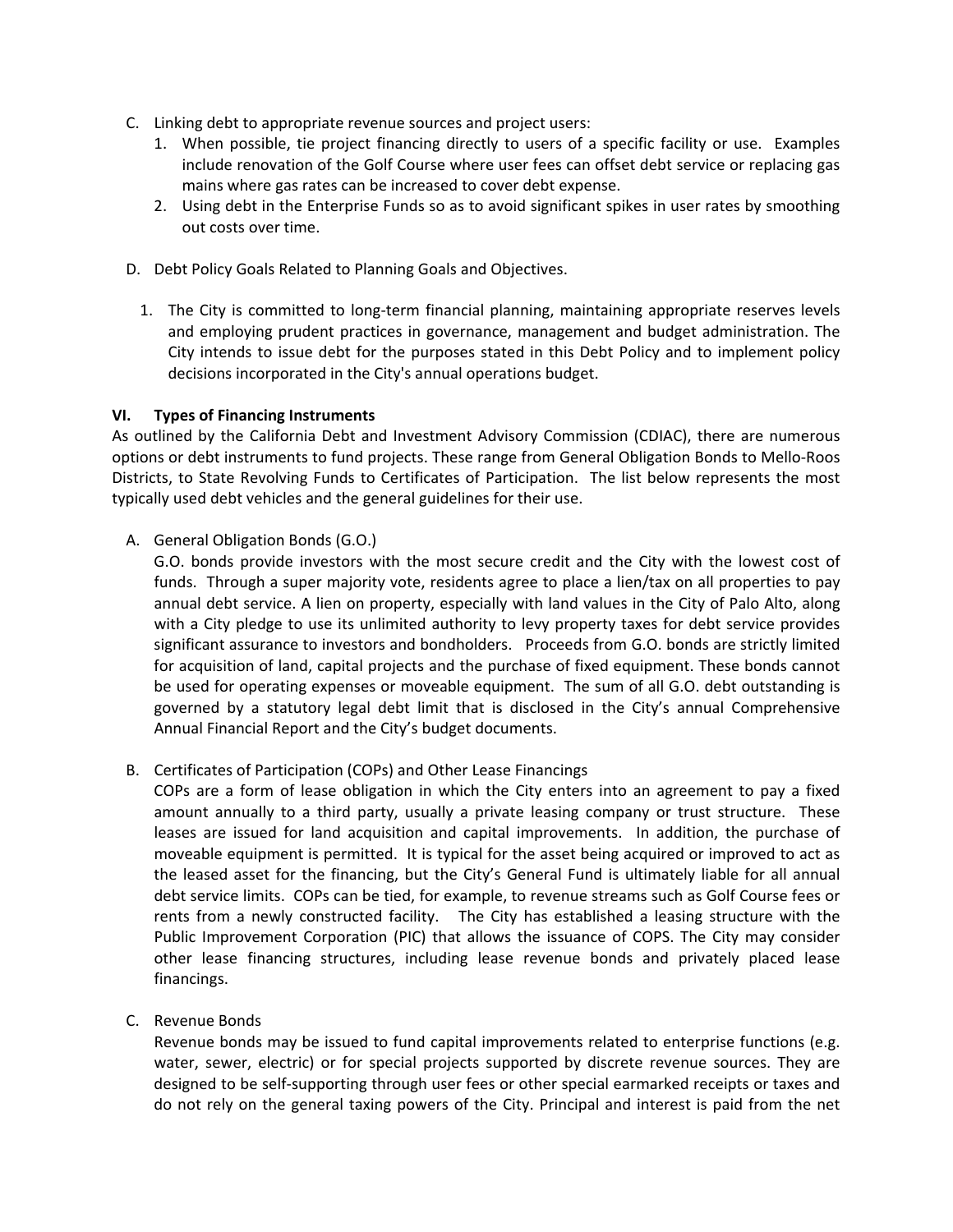revenues of enterprise operations. Unlike General Obligation bonds, revenue bonds are not subject to the City's statutory debt limitation. Electric and gas bonds, for example, do not require voter approval while other enterprise funds such as the Storm Drain Fund may be subject to Proposition 218 requirements in raising revenue levels sufficient to pay debt. Net revenues generated by the applicable Enterprise Funds must be sufficient to maintain required debt service coverage levels specified in bond indentures.

D. Special District Bonds.

These bonds are typically used for a specific purpose such as garage construction, landscape and lighting improvements, or utility work. They are subject to voter or property owner approval where special taxes or assessments are levied on properties to pay debt service for constructed facilities or services. With the passage of Proposition 218 by voters, specific steps and requirements must be followed to implement such districts. The City's downtown parking assessment district is one such example.

E. State Revolving Fund (SRF) and Federal Loans

The SRF provides a low interest loan program for construction of water and wastewater infrastructure projects. The City's Regional Water Quality Control Plant, for example, has an outstanding SRF loan. Both the State and rating agencies require the City to disclose all incurred debt as they determine whether the City is able to meet required debt service coverage ratios (the basic concept of coverage is that after covering all operating expenses, the fund issuing debt has sufficient revenue (at a specified level) to cover annual debt service.

In addition to the SRF, the City **may** participate in advantageous Federal loans as they become available. For example, the City has issued Clean Renewable Energy Bonds for a photovoltaic project and Build America Bonds to construct water system improvements. Such bonds typically offer incentives for investors and a low cost of funds for the City.

## **VII. Debt Limits**

A standard guideline, and one that has been inserted annually in the City's General Fund budget document, is that debt service payments should not exceed 10 percent of the annual expenditure budget. Moreover, California Government Code, Section 43605 sets the general obligation bond debt limit at 15% of the assessed value of all real and personal property of the City. Because this Code section was enacted when assessed value was 25% of market value, the limit is calculated now at one‐fourth of that amount or 3.75 percent. For details on current General Fund debt service levels as a percent of budget and where the City stands on the State's legal debt margin, see the Comprehensive Annual Financial Report's (CAFR) Statistical section for the Computation of Legal Bonded Debt Margin calculation. Similar, but abbreviated information also is provided in the Operating Budget's Debt Service Funds Overview section.

Enterprise or other fund debt is not subject to legal debt margin described above. For Enterprise and all other funds, debt service payments should not exceed 15 percent of the annual expenditure budget.

Any exceptions to the above guidelines will be presented to Council for approval.

## **VIII. Term and Structure of Debt**

A. Term of Debt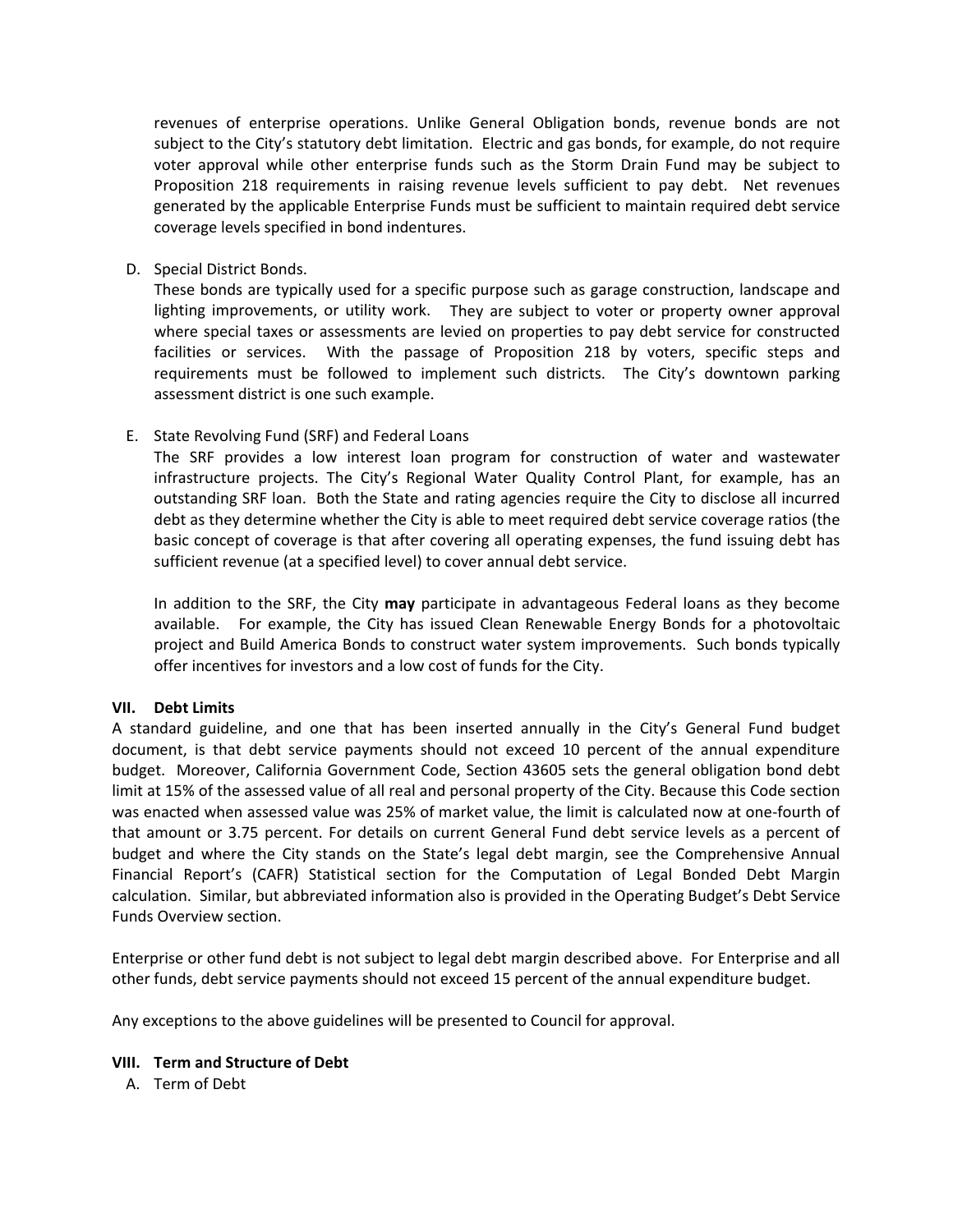The duration of a debt issue is typically tied to the economic or useful life of an asset. This is consistent with standard practice and further serves the concept of allocating debt service costs to current and future beneficiaries of the asset. It is possible, though uncommon, for the term of debt to exceed 30 years duration. For long-term assets such as a building or a parking garage, the City has issued 30 year bonds. Wherever possible and to save on interest costs, the City should consider shorter-term borrowings where appropriate. Additional factors to include in the analysis of the term of debt are: current market conditions, institutional interest, and the durability and consistency of revenue sources covering debt service payments.

#### B. Structure of Debt

1. Fixed and Variable Rate Debt

The City's practice has been to issue fixed rate debt. Such debt provides absolute certainty, at the time of a bond sale, as to the level of principal and interest owed annually. Moreover, it allows the City to have even debt service payments over time. This conservative practice has served the City well over the past decades.

Specific conditions may arise where the City would consider the use of variable interest rate bonds. Variable bonds have interest rates that reset on a periodic basis (e.g. daily, weekly, monthly). Conditions which would cause consideration of variable rate debt are:

- a. An adverse fixed‐rate municipal market.
- b. Uncertainty over the level of annual revenues to cover debt service.
- c. The potential for rapid repayment of debt.
- d. The need or desire to optimize the City's asset/liability balance.

Variable interest rate debt, however, exposes the City to interest rate risk over the term of the financing. While credit rating agencies are supportive of variable rate debt, the magnitude of any unhedged variable rate debt could raise concerns. Rating agencies suggest the aggregate amount of such debt be capped at a level not exceeding 20‐25 percent of debt outstanding.

It is possible to issue a combination of both fixed and variable rate debt. The City could use this tool, as well as others, such as front or back ending debt to manage its debt portfolio. These structures should be used in a manner which best supports the City's long‐term financial condition. There are other types of debt that are a variation of fixed and variable debt. These can involve swaps of fixed for variable debt (or vice versa) depending on the interest rate environment and the City's general financial position. These instruments can become most complex and sensitive to shifts in the interest rate and economic environment. They require careful analysis and monitoring.

2. Tax‐exempt versus Taxable Debt

The City's standard practice is to issue tax‐exempt debt. This debt reduces the City's interest expense and provides considerable savings over time. There are, however, instances in which the City may want or need to issue taxable debt. For example, if the City builds a garage and plans retail space within it, it may, depending on square footage used, have to issue both exempt and taxable debt. The Internal Revenue Service (IRS) has specific guidelines on public and private usage of facilities and when taxable debt must be issued. Working with the City's Bond Counsel to understand and comply with IRS regulations is essential.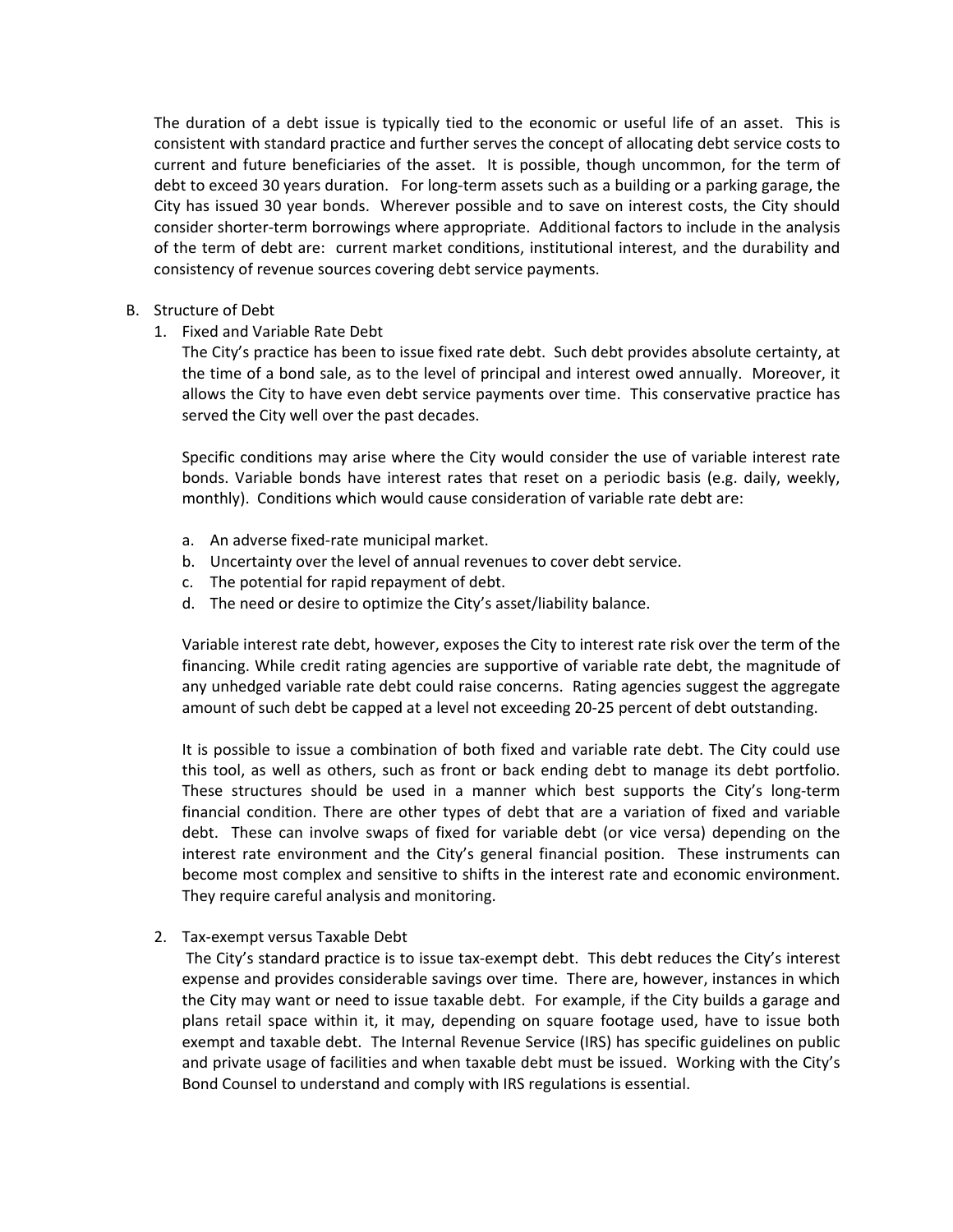# 3. Prepayment Provisions

Redemption provisions and call features shall be evaluated in the context of each bond sale to: enhance marketability of the bonds; ensure flexibility related to potential early redemption; and to foster future refunding transactions. The potential for additional costs such as a call premium and potentially higher interest rates will be evaluated in the decision to redeem bonds. The following are different redemption provisions to be evaluated:

- a. Optional redemption allows the City the ability to redeem bonds early.
- b. Mandatory redemption includes provisions for redeeming bonds under specific and pre‐determined conditions.
- c. Extraordinary redemption provides ability to redeem bonds given fortuitous events.

# **IX. Attention to Credit‐Worthiness**

A. Credit Ratings

The City seeks to maintain the highest possible credit rating on debt that can be achieved without compromising its policy objectives or transparency. Achieving the highest possible credit rating translates into lower interest cost and annual debt service. At a high level, rating agencies will look for the ability to repay debt, prudent financial management, systematic capital planning, interdepartmental cooperation and coordination, long‐term labor agreements, and long‐term financial planning. More specifically, agencies such as Standard and Poor's focus on:

- 1. Fiscal soundness of the General and Enterprise Funds
- 2. Community demographics such as education and income levels
- 3. Property values and business concentration
- 4. Management capability
- 5. State and Federal regulations
- 6. The credits, revenue sources, and coverage ratios pledged to repay debt
- 7. Fund reserve levels and policies
- 8. City's debt history and current debt structure
- 9. The capital improvement project being funded
- 10. Covenants and conditions in the governing legal documents
- 11. Cost adjustments to balance budgets during an economic downturn

The City recognizes that external legislative, economic, natural, or other events may, from time to time, affect the creditworthiness of its debt. Such events could lead to a downgrade or upgrade to City ratings. Naturally, when new debt is proposed, rating agencies will evaluate its potential impact upon the City's outstanding debt rating. The major source of risk rating agencies consider is the stability and reliability of revenue sources to service the debt. Projects with volatile or risky debt repayment revenue will receive a lower rating and that could potentially impact the ratings on other City debt.

## B. Rating Agency Relationships

The Chief Financial Officer (CFO) is responsible for maintaining relationships with the rating agencies (e.g. Standard and Poor's and Moody's) that assign ratings to debt issuances. The CFO performs this function in conjunction with the Assistant Director, Manager of Treasury, Debt, & Investment, and outside consultants such as the City's Municipal Advisor and Bond Counsel. This effort shall include providing periodic updates on a Fund's financial conditions when requested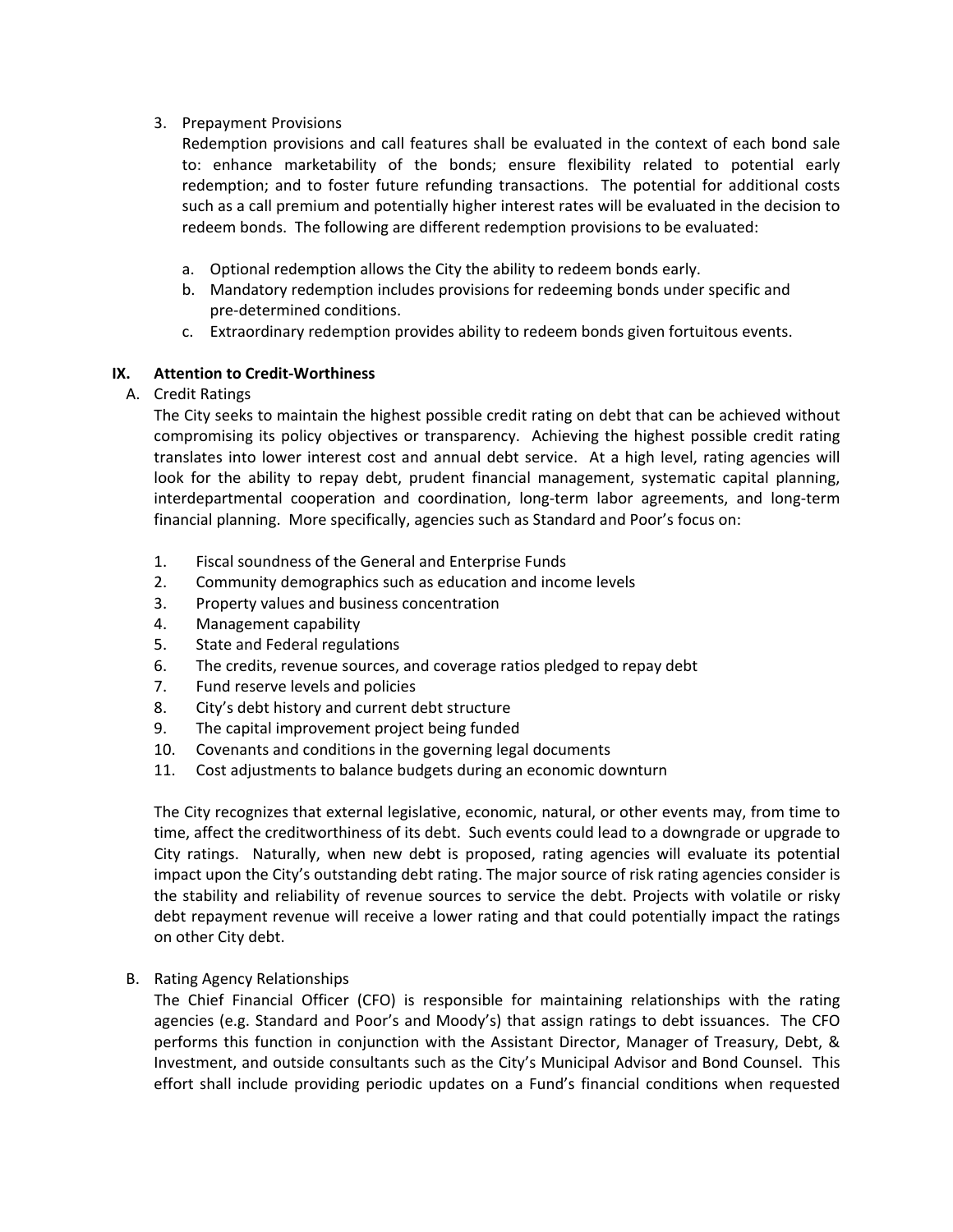and providing documents such as the Comprehensive Annual Financial Report and Adopted Budget. Rating agencies may require payments from the City to update their bond ratings.

C. Bond Ratings

The CFO and his staff are responsible for providing factual, well-organized, and germane presentations to the agencies rating proposed bonds. These presentations will involve coordination among the City Manager's and City Attorney's Offices, Administrative Services, and the department responsible for the debt issuance such as the Public Works, Utilities or Community Services departments. In addition, the City's Municipal Advisor and Bond Counsel will attend these presentations.

#### D. Credit Enhancement

Credit enhancement may be used to establish or improve a credit rating on a City debt obligation. Types of credit enhancement include bond insurance, surety policies, or a Letter of Credit. The CFO and staff will consider the use of credit enhancement if it reduces the overall cost of the proposed financing, or if in the opinion of the CFO, the use of such credit enhancement furthers the City's overall financial objectives.

Bond insurance is an unconditional pledge by an insurance company to make principal and interest payments on the City's debt in the event insufficient funds are available to meet a debt service obligation. Bond insurance, when available, may be purchased from an insurance company and is a potential means of enhancing the debt's rating. The cost of the insurance is to be weighed against the potential interest costs savings generated by the assurance. A Letter of Credit may be obtained from a major bank, for a fee, to enhance the credit rating. This letter is an unconditional pledge of the bank's credit to make principal and interest payments on the City's debt in the event insufficient funds are available to meet a debt service obligation. Again, the cost of the credit Letter is to be weighed against savings from the Letter.

E. Debt Service Reserve Fund

For debt other than GO bond indebtedness, the City may size the debt issuance such that a debt service reserve fund is established at the time of issuance. The debt service reserve funds will be held by and are available to the Trustee to make principal and interest payments to bondholders in the event that pledged revenues are insufficient to do so. The maximum size of the reserve fund is generally governed by tax law, which permits the lesser of: 1) 10 percent of par; 2) 125 percent of average annual debt service; and 3) 100 percent of maximum annual debt service. Debt reserve funds for the City are typically equal to one year's maximum debt service. On a case-by-case basis and assuming there is no economic or credit disadvantage, the City may issue bonds with a debt service reserve fund that is sized at a lower level. The City may purchase a debt service reserve fund insurance policy for the reserve fund in appropriate circumstances.

## **X. Method of Sale**

The CFO/Director of Administrative Services will select the method of sale that best fits the type of bonds being sold, the prevailing market conditions, and the desire to structure bond maturities to enhance the overall performance of the entire debt portfolio. Three general methods exist for the sale of municipal bonds:

A. Competitive Sale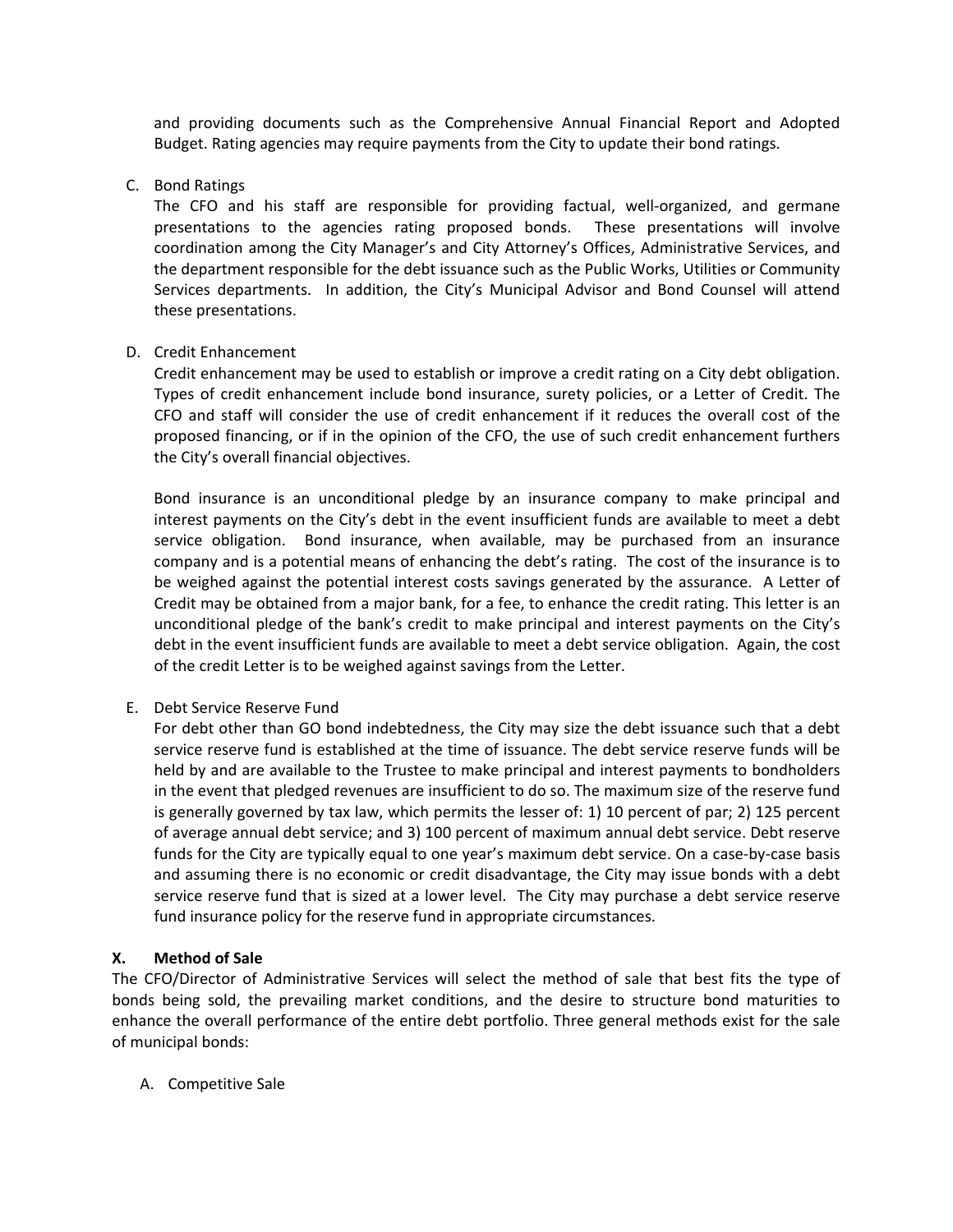Bonds are marketed to a wide audience of investment banking (underwriting) firms. Their bids are submitted at a specified time (generally the day of the bond sale). The underwriter then is selected based on the best bid (lowest interest rate) for the securities. Pursuant to this policy and within the parameters approved by the City Council, the CFO or his/her designee (e.g. Assistant Directors of Administrative Services Department(ASD)) is hereby authorized to sign the bid form on behalf of the City fixing the interest rates on bonds sold on a competitive basis

B. Negotiated Sale

The City selects the underwriter or group of underwriters of its securities in advance of the bond sale. This method of sale is warranted for complex or unique bonds that require education and marketing in the investment community. Underwriters will perform this service on the City's behalf given ties to large institutional investors and large brokerage houses. Moreover, it is only through negotiated sales that City staff can arrange the sale of its bonds to residents. When feasible and effective, staff will give local residents and investors domiciled in the City first priority to purchase bonds.

The City's financing team ASD staff and the Municipal Advisor) works with a selected underwriter to bring a bond issue to market. In advance of the sale, the City will determine a selected underwriter's compensation, their liability, and the designation rules and priority of orders under which the sale will be conducted. The Municipal Advisor is responsible for advising staff on whether the fees and interest rates terms offered by the underwriter are consistent with prevailing market conditions. The City adheres to a strict policy of separating its Municipal Advisor function from the underwriter function. Pursuant to this policy and conditions described herein, the City Council authorizes the CFO or his/her designee (e.g. Assistant Directors of ASD) to negotiate the terms of sale and to sign bond purchase agreements (that fix interest rates on bonds sold) in a negotiated sale.

C. Private placement

This method involves the City selling its bonds to a bank or limited number of sophisticated investors. Bonds are not sold to the general, investor community. City staff will perform due diligence in comparing interest costs and fees in a private placement to those using a competitive or negotiated sale. There are potential benefits in securing a private placement such as:

- a. Lower fees or costs compared to selling bonds on the open market e.g. no fees for a Disclosure Counsel or rating agencies.
- b. The time frame for selling City is shorter and subject to less uncertainty in the event market rates move upward and against the City by the time a competitive bid process is held.
- c. The lack of a reserve requirement through a private placement could reduce the amount of principal outstanding and lead to lower annual debt service costs.

## **XI. Initial Disclosure Requirements**

The Administrative Services Department, together with the City Attorney's Office and an outside Disclosure Counsel, shall coordinate all the necessary documents for disclosing the City's financial condition. The City's practice is to use separate law firms for the Disclosure and Bond Counsel functions.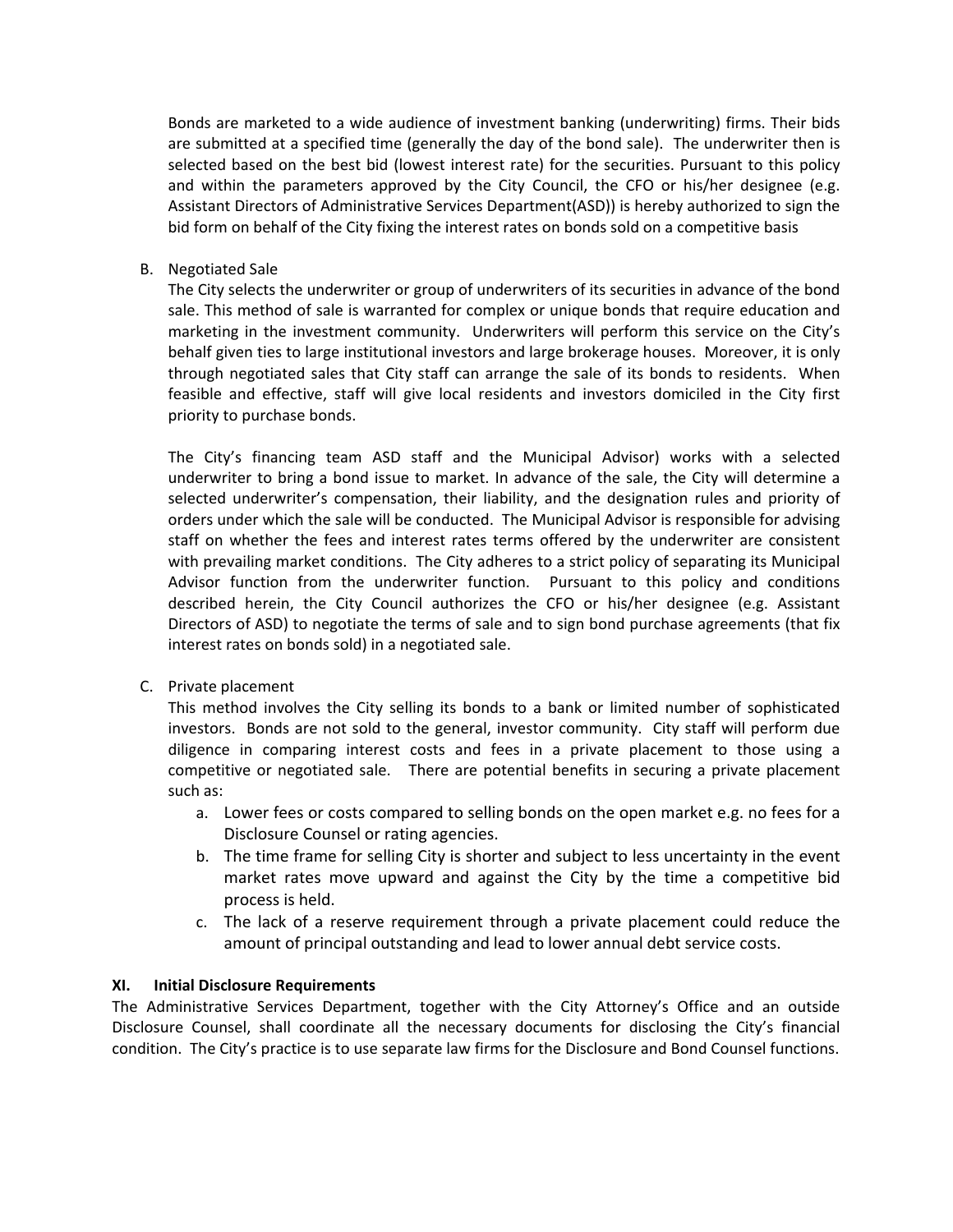Each publicly offered debt issuance will meet the disclosure requirements of the Securities and Exchange Commission (SEC) and other government agencies before and after the bond sale takes place. The disclosure documents, specifically the Preliminary and Final Official Statements, will provide the potential investor with full and accurate information necessary to make prudent investment decisions. Information for City backed transactions generally includes: a City government description; a description or scope of project being financed; annual financial data and statements; disclosure of liabilities; the tax or rate base; current debt burden; the history of tax collections and bond repayments; future borrowing plans; the source of funds for the proposed debt repayments; and specific bond data and bond holder risk factors.

#### **XII. Post Issuance Administration**

## A. Investment of Bond Proceeds

The proceeds of the bond sales will be invested until used for the intended project in order to maximize utilization of the public funds. The investments will be made to obtain the highest level of safety and will be guided by the City's Investment Policy and/or bond indenture guidelines. City staff will provide investment guidance to a Trustee or management firm holding bond proceeds whether for project or debt service reserve funds.

#### B. Arbitrage Compliance

ASD shall establish and maintain a system of record keeping and reporting to meet the arbitrage rebate compliance requirements as required by the Federal tax code. This effort shall include tracking investment earnings on bond proceeds, calculating rebate payments in compliance with tax law, and remitting any rebate earnings to the federal government in a timely manner. These activities preserve the tax‐exempt status of the City's outstanding debt issuances. Additionally, financial reporting and other tax certification requirements embodied in bond covenants shall be monitored to ensure the City is in compliance with its bond covenants.

## C. Ongoing Disclosure

ASD shall be responsible for providing annual disclosure information to established national information repositories and for maintaining compliance with disclosure requirements by state and national regulatory bodies. Securities and Exchange Commission (SEC) disclosure, stipulated by the SEC Rule 15c2‐12, shall occur by the date designated in the bond ordinance. Disclosures shall include the Comprehensive Annual Financial Report (CAFR) at a minimum and any other information required by the bond indenture or regulatory body.

The CFO shall be responsible for providing ongoing disclosure information to the Municipal Securities Rulemaking Board's (MSRB's) Electronic Municipal Market Access (EMMA) system. This is the central depository designated by the SEC for ongoing disclosures by municipal issuers. The CFO is responsible for maintaining compliance with disclosure standards promulgated by state and national regulatory bodies, including the Government Accounting Standards Board (GASB), the National Federation of Municipal Analysts, the Securities and Exchange Commission (SEC), and Generally Accepted Accounting Principles (GAAP). The City may also employ the services of firms that improve the availability of or supplement the City's EMMA filings. [These updates reflect changes by the SEC to Rule 15c2‐12, effective July 1, 2009.] The City will provide full and complete financial disclosure to rating agencies, institutional and individual investors, other levels of government, and the general public to share clear, comprehensible, and accurate financial information using the appropriate channels/policies/procedures.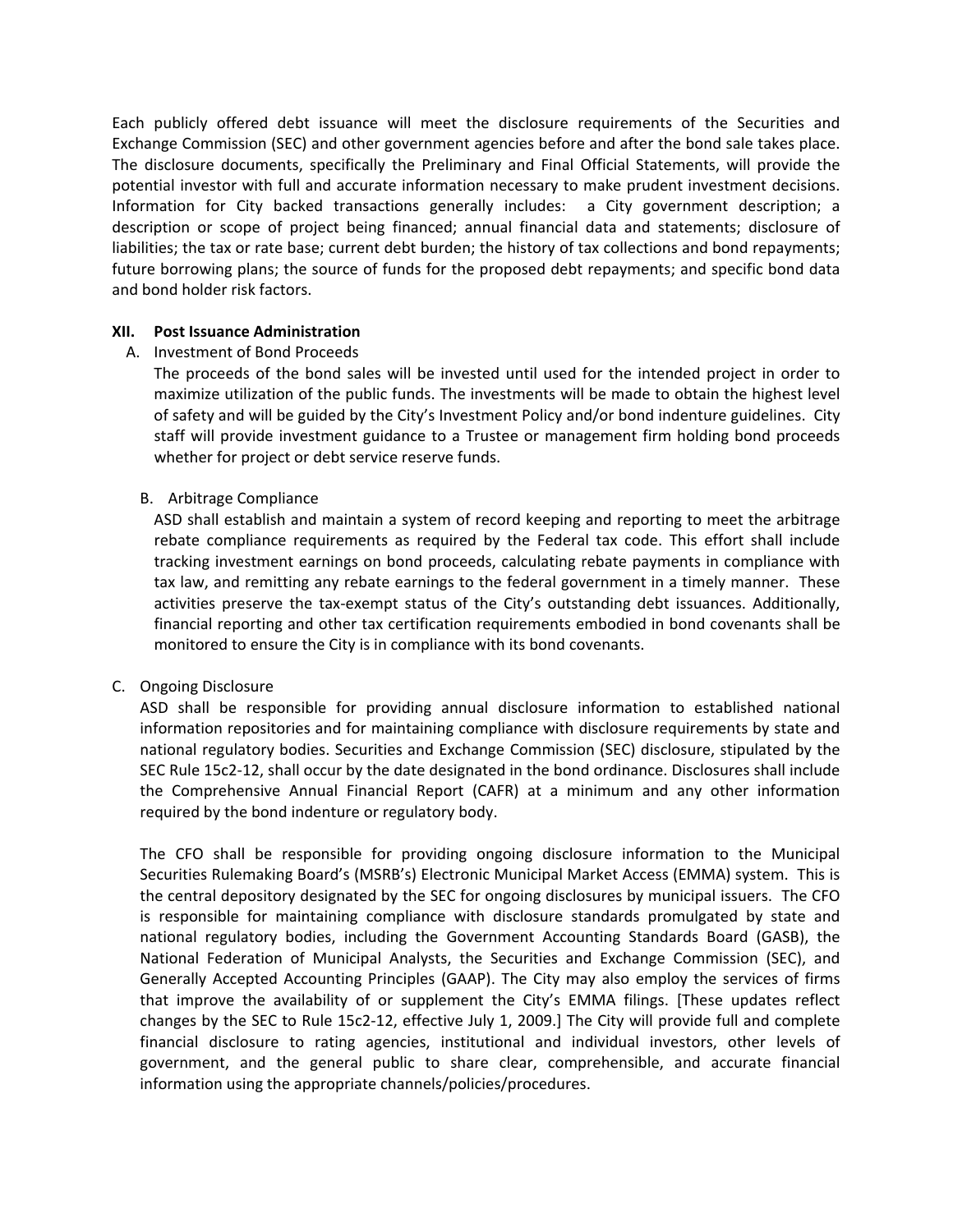In order to facilitate the City's receipt of financing proposals associated with existing or contemplated debt, the City will have in place an Independent Registered Municipal Advisor (IRMA). The IRMA will provide advice to the City on proposals from broker‐dealers or banks and will be required to be registered as a Municipal Advisor with the SEC and the MSRB. To attract financing proposals and assuage underwriter concerns about federal requirements, the City has posted on its website that an IRMA is under contract with the City.

D. Compliance with Other Bond Covenants

In addition to financial disclosure and arbitrage compliance, once bonds are issued, the City is responsible for verifying compliance with all activities, agreements, and requirements outlined in the bond documents on an ongoing basis. This typically includes: ensuring an annual appropriation to meet debt service payments; that relevant taxes, rates, and fees are levied and collected at a level sufficient to meet indenture requirements and debt service payments; the timely payment of debt service to a trustee or paying agent is completed; and compliance with insurance and other requirements.

## **XIII. Professional Services**

ASD shall be responsible for the solicitation and selection of financial professional services that are necessary to issue and manage debt.

A. Municipal Advisor

A Municipal Advisor(s) will be used to assist in the issuance of the City's debt. The Municipal Advisor, or IRMA, will provide the City with objective advice and analysis on debt issuance. This includes, but is not limited to, monitoring market opportunities, structuring and pricing debt, and advising on official statements of disclosure.

B. Underwriters

An Underwriter(s) will be used for all debt issued in a negotiated sale. The Underwriter is responsible for purchasing negotiated debt and reselling it to investors.

C. Fiscal Agent

A Fiscal Agent or Trustee will be used to provide accurate and timely securities processing and timely payment to bondholders.

D. Training.

The CFO or his/her designee shall ensure that the members of the City staff involved in the initial or continuing disclosure process and the City Council are properly trained to understand and perform their responsibilities.

E. Public Statements Regarding Financial Information

Whenever the City makes statements or releases information relating to its finances to the public that are reasonably expected to reach investors and the trading markets, the City is obligated to ensure that such statements and information are complete, true, and accurate in all material respects.

The City Attorney's Office shall be responsible for the appointment of Bond and Disclosure Counsels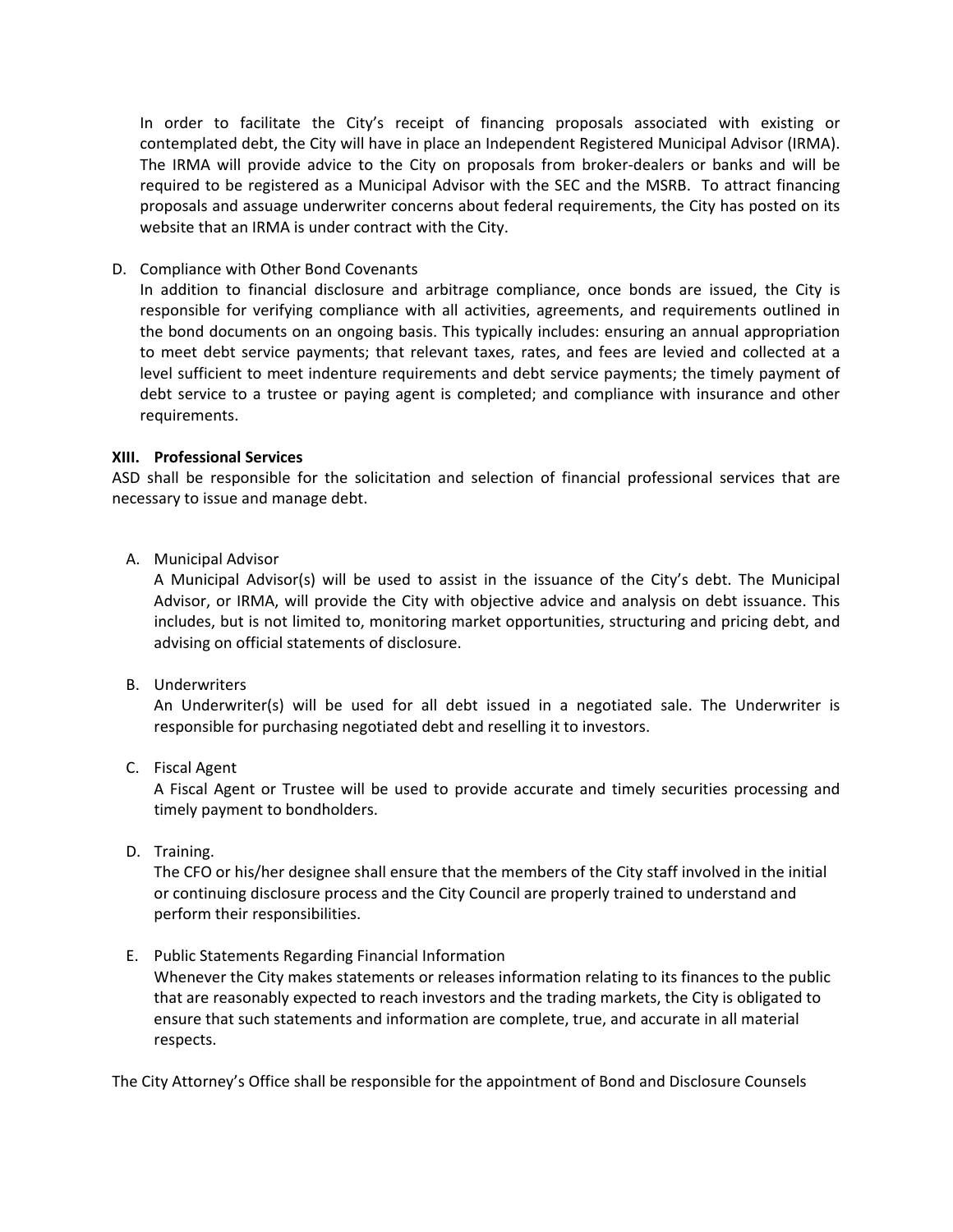## F. Bond Counsel

All debt issued by the City will include a written opinion by Bond Counsel affirming that the City is authorized to issue the proposed debt. The opinion shall include confirmation that the City has met all City and State constitutional and statutory requirements necessary for issuance; a determination of the proposed debt's federal income tax status; and any other components necessary for the proposed debt. Bond Counsel shall provide a comprehensive and complete collection of resolutions, indentures, disclosure statements and all related bond documents in binder and in electronic form.

# G. Disclosure Counsel

This Counsel is responsible for drafting Preliminary and final Official Disclosure statements. While City staff provides Counsel with information required for these statements, it is Counsel's responsibility to know all regulatory and legal requirements necessary for full disclosure to investors.

# H. Internal Control Procedures re. Use of Debt Proceeds

Whenever it's required, proceeds of debt will be held by a third-party trustee and the City will submit written requisitions for such proceeds. In those cases where it is not required for the proceeds of debt to be held by a third‐party trustee, the Director, Assistant Director of Administrative Services or their designee shall retain records of all expenditures of proceeds.

## **XIV. Refunding Debt**

Refunding of debt may be undertaken to:

- Take advantage of lower interest rates and achieve debt service cost savings
- Restructure debt to either shorten or lengthen its duration or eliminate a debt service reserve
- Refund outstanding indebtedness when existing bond covenants or other financial structures impinge on prudent and sound financial management or are too complex

Generally, the City will consider a refunding only when there is a net economic benefit. This is when there is an aggregate net present value savings expressed as a percentage and dollar value of the par amount of the refunded bonds. A net present value savings of at least 3 percent is a standard guideline for initiating a refunding; however, a higher savings level may be considered. A net present value savings of 4 percent is a reasonable guideline for an advance refunding. The savings guideline for an advanced refunding may be waived by the Chief Financial Officer upon determining that such a restructuring is in the City's overall best financial interest. Exceptions shall be made only upon the approval of the Chief Financial Officer.